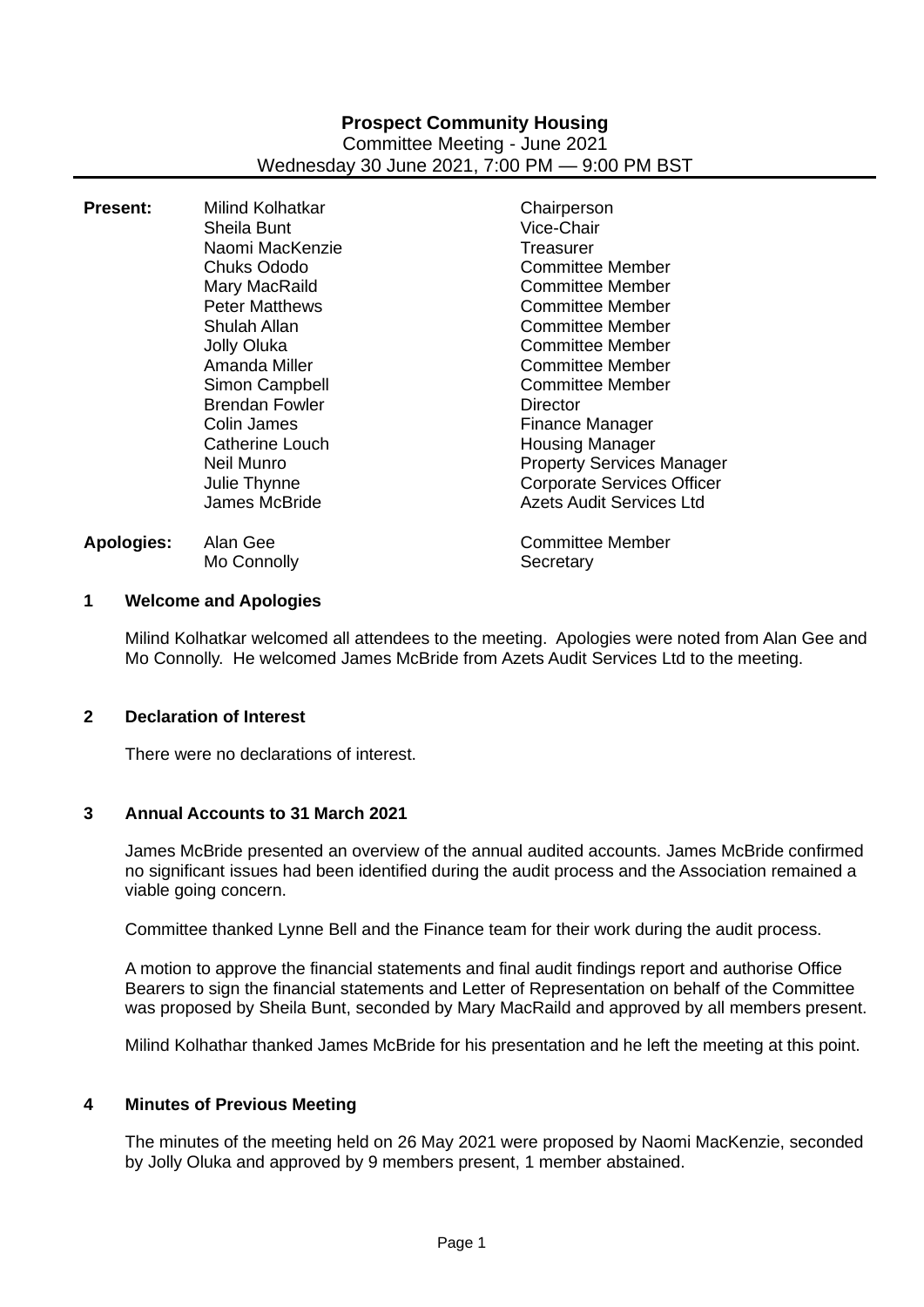# **5 Matters Arising Report**

There were no matters arising.

# **6 Register of Undertakings**

There were no new items since the last meeting.

# **7 Policy Review**

Brendan Fowler introduced the Parental Leave policy and advised a minor change had been made to update the qualifying conditions.

The Parental Leave policy was proposed by Sheila Bunt, seconded by Shulah Allan and approved by all members present.

## **8 Management Team Report**

Brendan Fowler provided an update on the recent Covid guidance issued since the papers had been published. He advised the office re-opening would be dependent on Edinburgh moving to Level 0. Staff would be planning for re-opening in mid August on a part time basis initially, however this would be dependent on guidance issued by the Government.

Brendan Fowler advised the prospective Committee member who attended the last meeting had decided not to join. He asked Committee members to consider their contacts and advise Julie Thynne or Brendan Fowler details of anyone who might be interested in joining Committee.

A discussion took place over hybrid Committee meetings and it was noted staff would contact Committee members over the summer months to seek views on a return to in person meetings when we are able to. Brendan Fowler confirmed our Rules allowed for Committee meetings and the AGM to be held virtually.

Brendan Fowler advised the Management Team had engaged with staff to develop a working from home procedure which would allow staff to work from home up to 2 days per week.

Catherine Louch advised of an exhibition being held at the V&A in Dundee. She advised the Wester Hailes Community Trust had input to the exhibition and Prospect could facilitate a trip for Committee members to attend the exhibition if they wished to. Committee members were asked to contact Julie Thynne to express their interest.

A discussion took place over the recent LGBTQ+ training for staff. Catherine Louch provided an overview of the practical actions Prospect would be taking to be more open and inclusive and to encourage feedback on how we can improve our services.

Catherine Louch provided an overview of the changes made within Cx to help staff focus on arrears. It was noted the arrears remain high and Prospect is higher when compared to other landlords. it was agreed Management Team would look at the arrears reporting in details to provide practical options for Committee to consider. Consideration to be given to reporting the age of arrears debt and where arrangements had been broken.

Chuks Ododo left the meeting at this point due to a family emergency.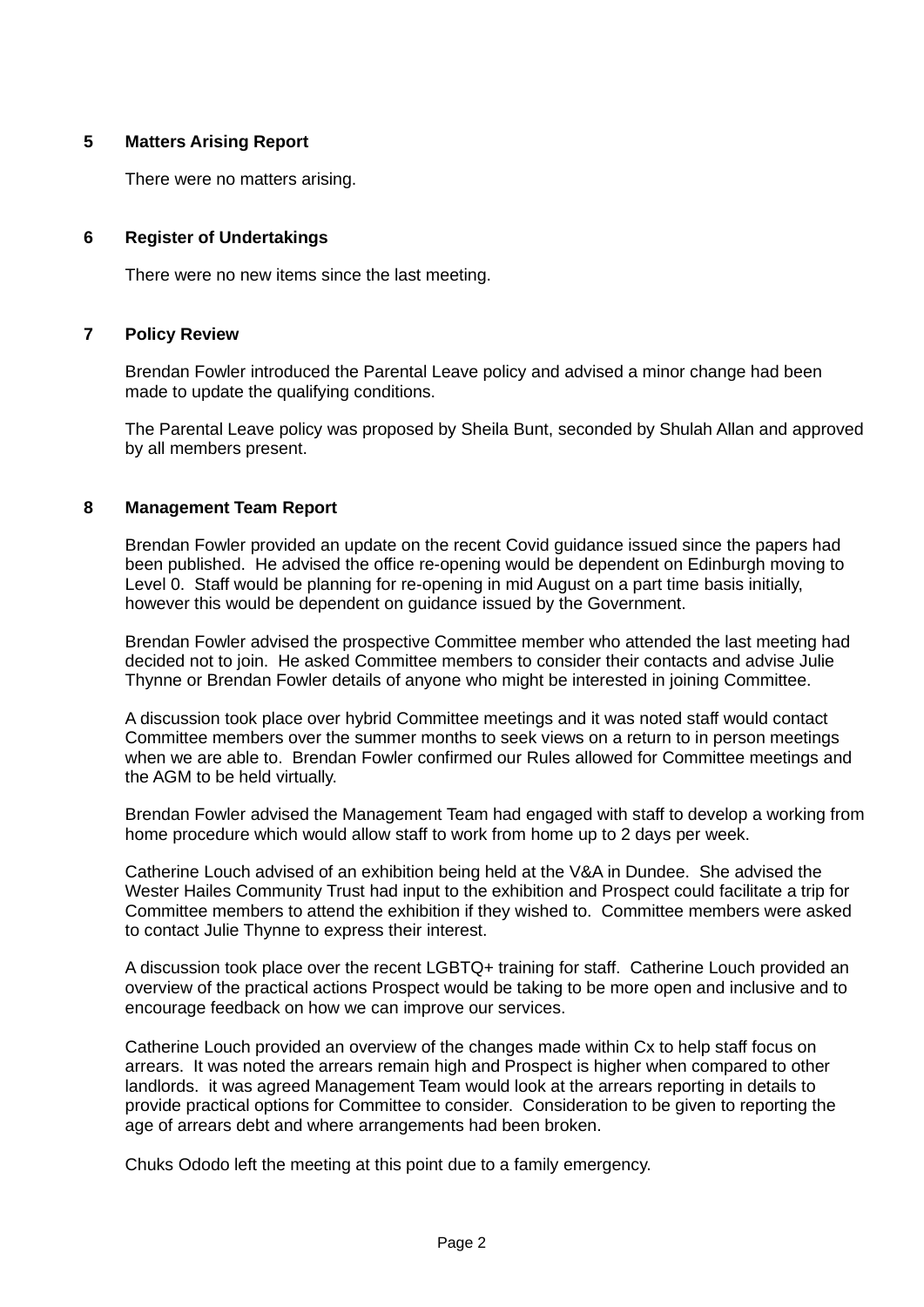# **9 Scottish Housing Regulator Annual Returns - Five Year Financial Projections**

Colin James provided an overview of the annual return required by the Scottish Housing Regulator. He advised the information was consistent with the budget approved by Committee in January.

The Scottish Housing Regulator Five Year Financial Projections return was proposed by Naomi MacKenzie, seconded by Peter Matthews and approved by all members present.

# **10 LIBOR Rate Change to SONIA**

Colin James presented the report and advised ATFS had been commissioned to provide technical treasury management advice and their report had provided recommendations.

The recommendation to opt for the 5YHM calculation method and transition on the Cessation Date of 31 December 2021 was proposed by Peter Matthews, seconded by Naomi MacKenzie and approved by all members present.

It was noted Colin James would continue to liaise with ATFS in discussions with RBS to conclude the transition process and necessary documentation.

## **11 Review of Regulatory Standards Compliance**

Brendan Fowler presented the report and advised the details had been updated to the current position.

It was agreed to update item 4.2 to include information on the virtual meetings being effective in the circumstances but not ideal.

Jolly Oluka left the meeting at this point due to illness.

## **12 Notice of Annual General Meeting**

The notice of AGM was noted.

### **13 Committee Elections 9 Year Rule**

Brendan Fowler advised under Prospect's rules the Committee were required to consider the continued effectiveness of any members seeking re-election after 9 years' service as a Committee member. The rule applied to three Committee Members this year and they had all provided information on their continued effectiveness as detailed in the report to Committee.

Shulah Allan was asked to leave the meeting at this point.

Following a discussion the Committee agreed Shulah Allan was a valuable member and they were satisfied she met the criteria and would be permitted to stand for re-election.

The request for Shulah Allan to stand for re-election was proposed by Sheila Bunt, seconded by Mary MacRaild and approved by all members present.